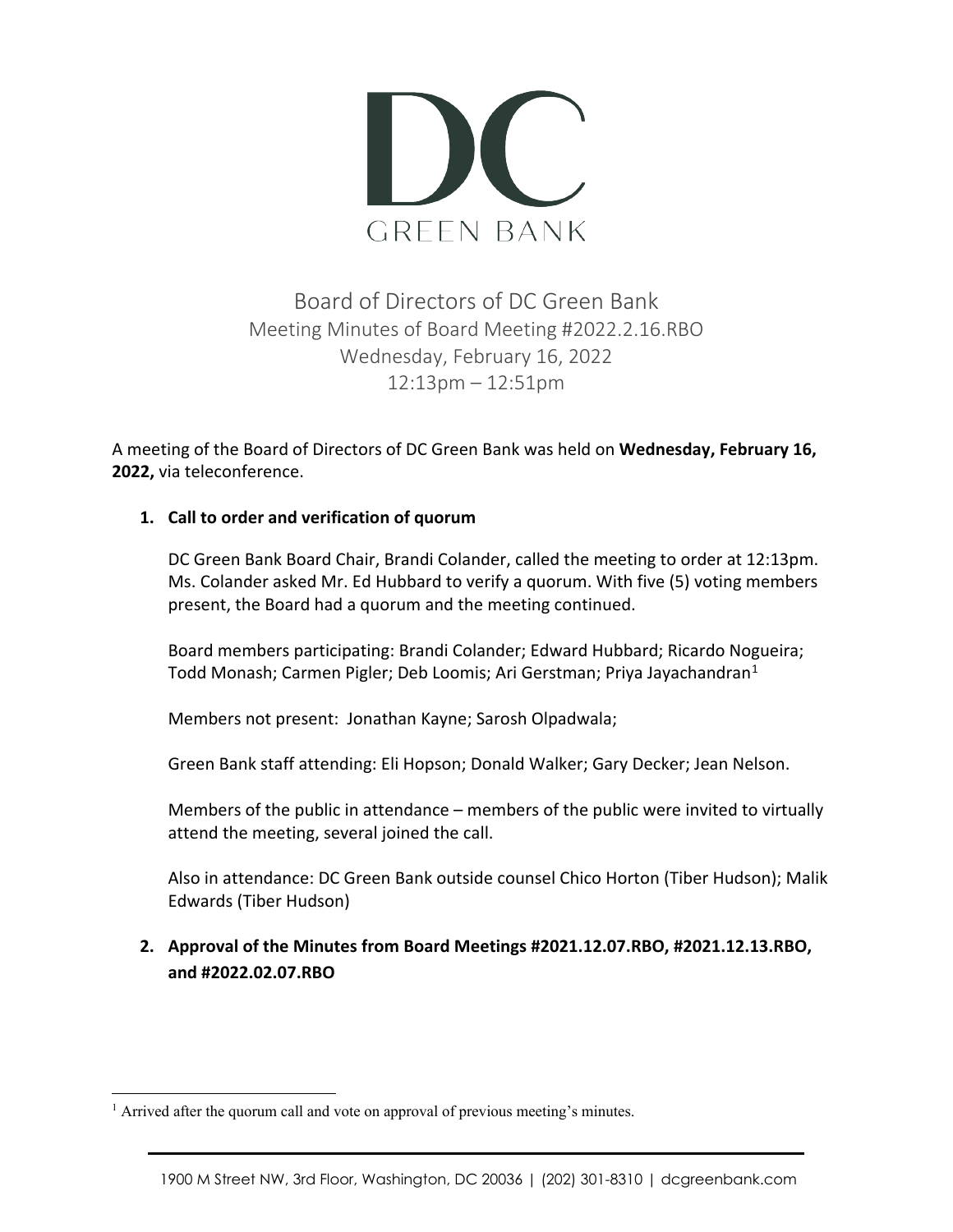Mr. Nogueira made a motion to approve the minutes from the December  $7<sup>th</sup>$  and 13th, 2021, and February 7, 2022, regular Board meetings. The motion was seconded by Ms. Colander. After a roll call vote, the motion passed (5-0-0).

#### **3. Committee Updates**

HR Committee - Mr. Nogueira announced that DC Green Bank has posted an open position for a Chief Investment Officer. Mr. Nogueira also informed the Board that the HR Committee was updating DCGB's performance review standards, and requested that the Board approve the hiring of an HR specialist to assist with the implementation of 360 degree reviews for the CEO, and possibly other management positions. Ms. Jayachandran made a motion to hire a specialist. The motion was seconded by Mr. Nogueira. After a roll call vote, the motion passed (6-0-0).

Governance Committee – Mr. Hubbard announced that Ms. Loomis had joined the Governance Committee and that the Committee was preparing for June's public hearing.

Finance Committee – Mr. Monash stated that the Finance Committee was working with DCGB staff to prepare for DCGB's upcoming budget oversight hearing.

#### **4. Public comments**

No comments from the public were made.

#### **5. DC Green Bank Activities**

CEO Hopson provided updates on DC Green Bank's operations, financials, and stakeholder outreach. Mr. Hopson also provided an update of the pipeline of deals DCGB staff continued to work on.

Mr. Hopson announced two (2) new DCGB hires, a Director of Investments and a PACE Program Manager.

#### **6. Deal Closings**

Mr. Hopson announced the closings of two (2) projects: 1) the Flywheel 2021 Solar for All permanent loan; and, 2) the City First Enterprises Small Business and CHEER Program loans/credit facility.

#### **7. Adjourn**

Ms. Colander gave closing remarks for the open portion of the Board meeting. Mr. Hubbard made a motion to close the open session, which was seconded by Mr. Nogueira. The open portion of the meeting was adjourned at 12:51pm.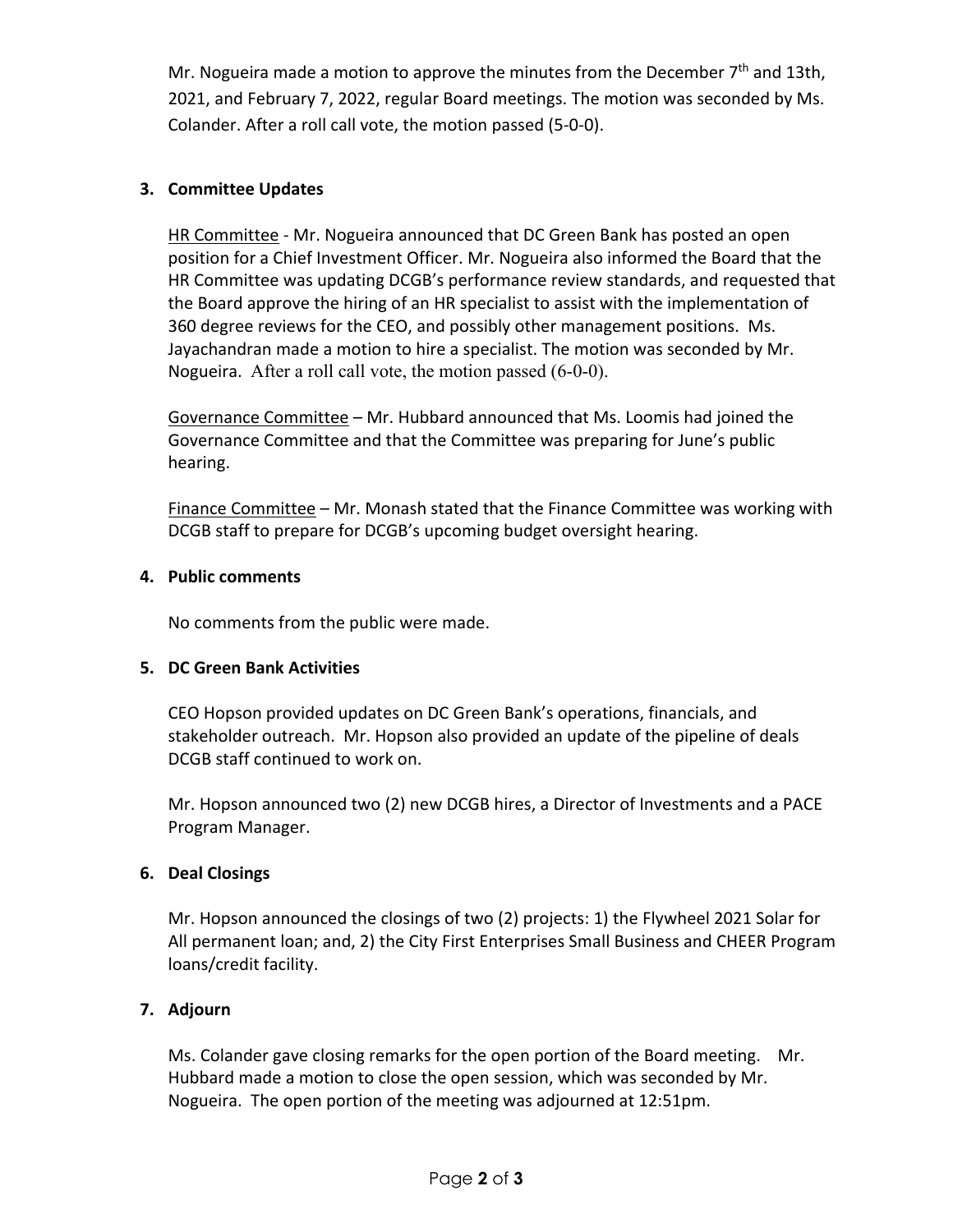APPROVAL DATE: \_\_April 20, 2022\_\_ (via roll call vote)

Signature: Edward S. Hubbard, Jr. (May 2, 2022 13:48 EDT) [Edward S. Hubbard, Jr.](https://na4.documents.adobe.com/verifier?tx=CBJCHBCAABAAqtKVa9XK0XHg_3swi9jkjjm38grru8ym)

Edward Hubbard, DC Green Bank Board Secretary